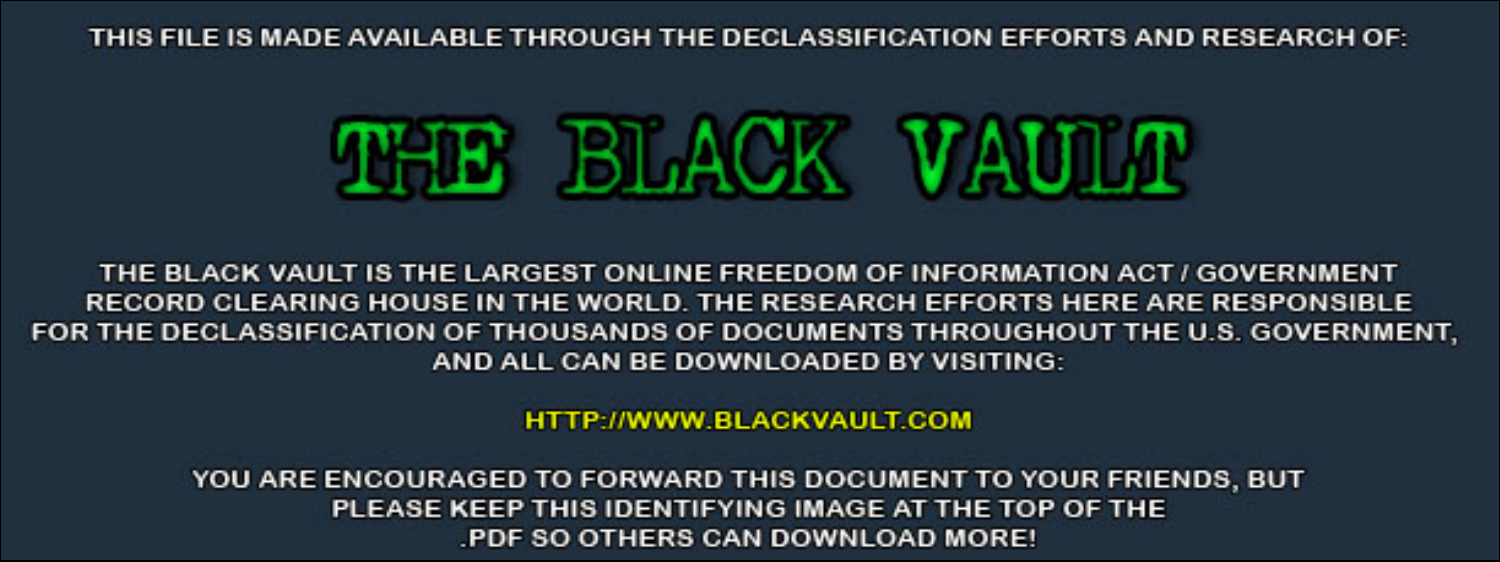# $COOOO8998$

# **UNCLASSIFIED**

NATIONAL TRTELLIGENCE STINATE

PROBABLE SOVIET NOVES TO EXPLOIT THE PRESENT SITUATION

NIE-15

11 December 1950

### Advance Copy

In order to expedite delivery, this estimate is<br>being given a special preliminary distribution.<br>The final printed copy will be disseminated as soon as available.

The intelligence organizations of the Departments of State, the Army, the Navy, and the Air Force participated in the preparation of this estimate and concur in it. This paper is based on information available on 11 December 1950.

Declassified by **158** date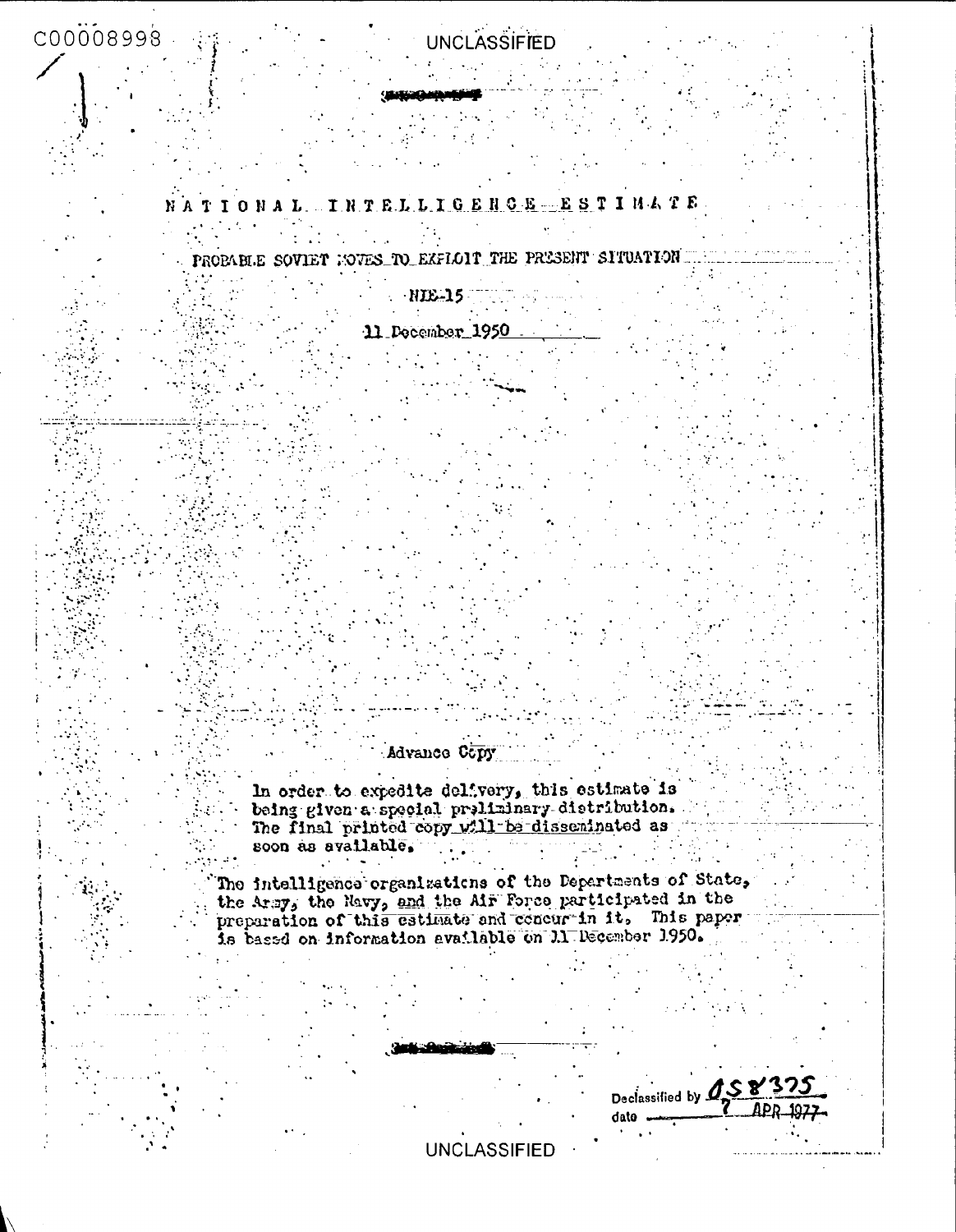### FEORABLE SOVIET HOVES TO EXPLOIT THE PRESENT SITUATION

1. USSR-satellito treatment of Korean developments indicates that they assess their current military and political position as one of great strength in comparison with that of the West, and that they propose to exploit the apparent conviction of the West of its can présent weakness.

2. Moscow, seconded by Peiping with regard to the Far East, has disclosed through a series of authoritative statements that it aims to achieve certain gains in the present situation:

> Withdrawal of UN forces from Korea and of the Seventh forms Fleet from Formosan waters.

Establishment of Communist China as the predominant power in the Far East, including the seating of Communist China in the United Nations.

Reduction of Western-control over Japan as a step toward its\_eventual elimination.

Prevention of West Cerman rearmament. d.

 $\mathbf{a}$ .

b.

 $Q<sub>o</sub>$ 

3. Moseow has given no real indication that it will compromiss. on any one of these points. At the same time it has shown that it intends to press without pause for such olosely related objectives as destruction of working unity among the Western powers and thereby isolation of the US; the splitting of the Western peoples from their. governments to the immediate end that Western efforts to rearm and the Western will to use atomic weapons will be undermined; elimination of the Western foothold in Southeast Asia; the minimization of British-American influence in the Near and Middle East.

h. Noscow has indicated that in attempting to capitalize on the present situation it intends to rely primarily upon a continuation of

UNGLA8SIFIED???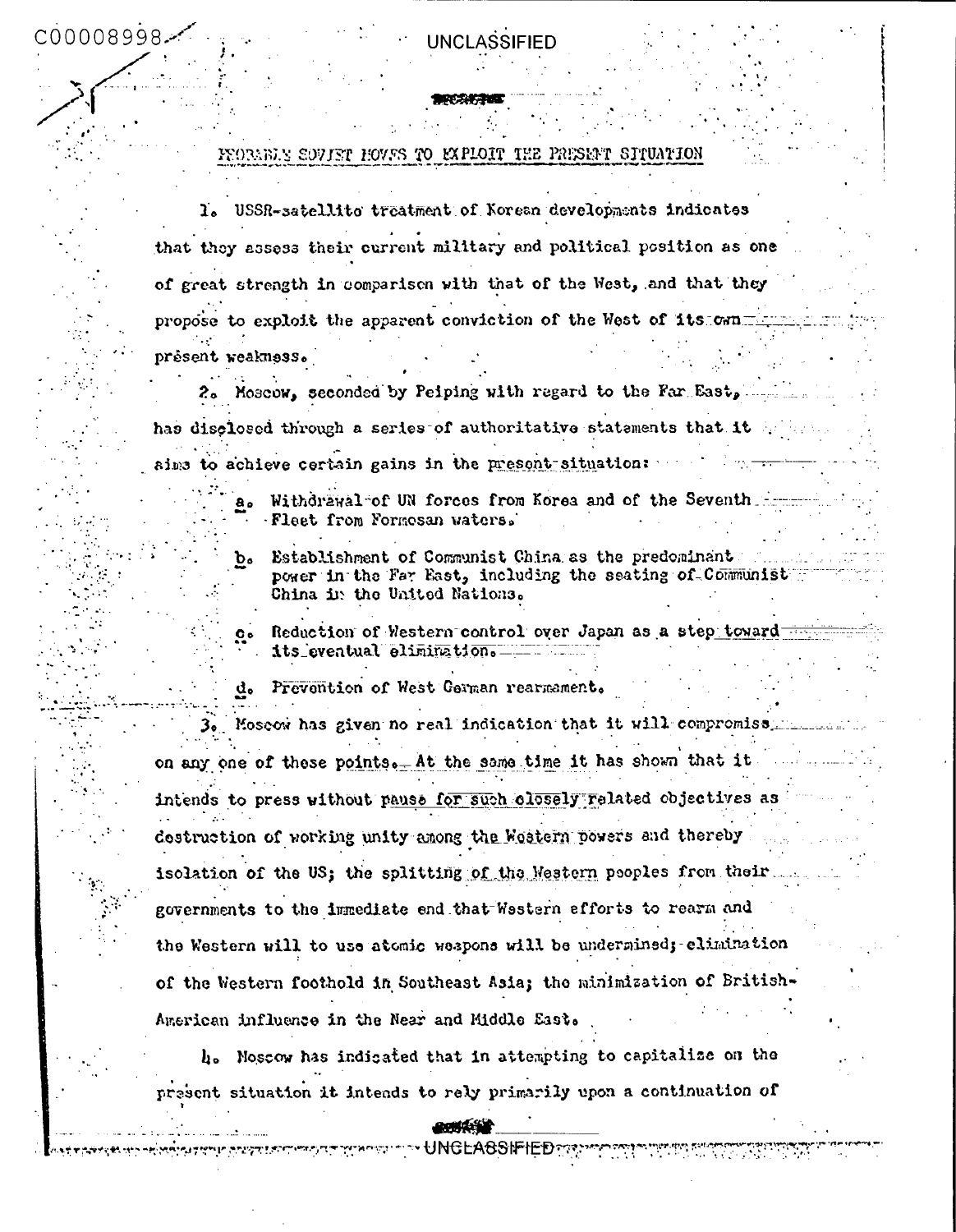## C00008998

## UNCLASSIFIED

pressures rather than upon negotiation. As in previous tense situations, Moscow has continued to assert complete willingness to meet with the Western povers at any time and on 3 November specifically .... requested a Four-Power meeting on Germany. On the other hand, several of the evaluations currently being publicized by Moscow suggest, through their emphasis on US confusion and Western European pressure for compromise, a Kremlin estimate that circumstances strongly favor Soviet success in any conference that might be held, The Kremlin has the manuscript given clear indication that its pose with respect to the desirability of big power talks is designed to strength its pretentions as the communication champion of a "peaceful settlement," and does not reflect a Soviet intention actually to rely upon a conference approach, or to treat a conference as anything more than a place to consolidate gains already won or being won by direct action.

5. It can be anticipated that irrespective of any Mestern moves... looking toward negotiations, assuming virtual Western surrender is not involved, the Kremlin plans a continuation of Chinese Communist pressure in Xorea until the military defeat of the UN is complete. A was not as determined and successful stand by UN forces in Korea would, of course, require a Soviet re-estimate of the situation.

6. The scope of Soviet bloc preparations and the nature and extent of Soviet Communist official statements and propaganda raise the question of Soviet or Satellite moves in other areas. The points that appear most critical are Berlin and Cermany, Indochina, Yugoslavia,

and Iran.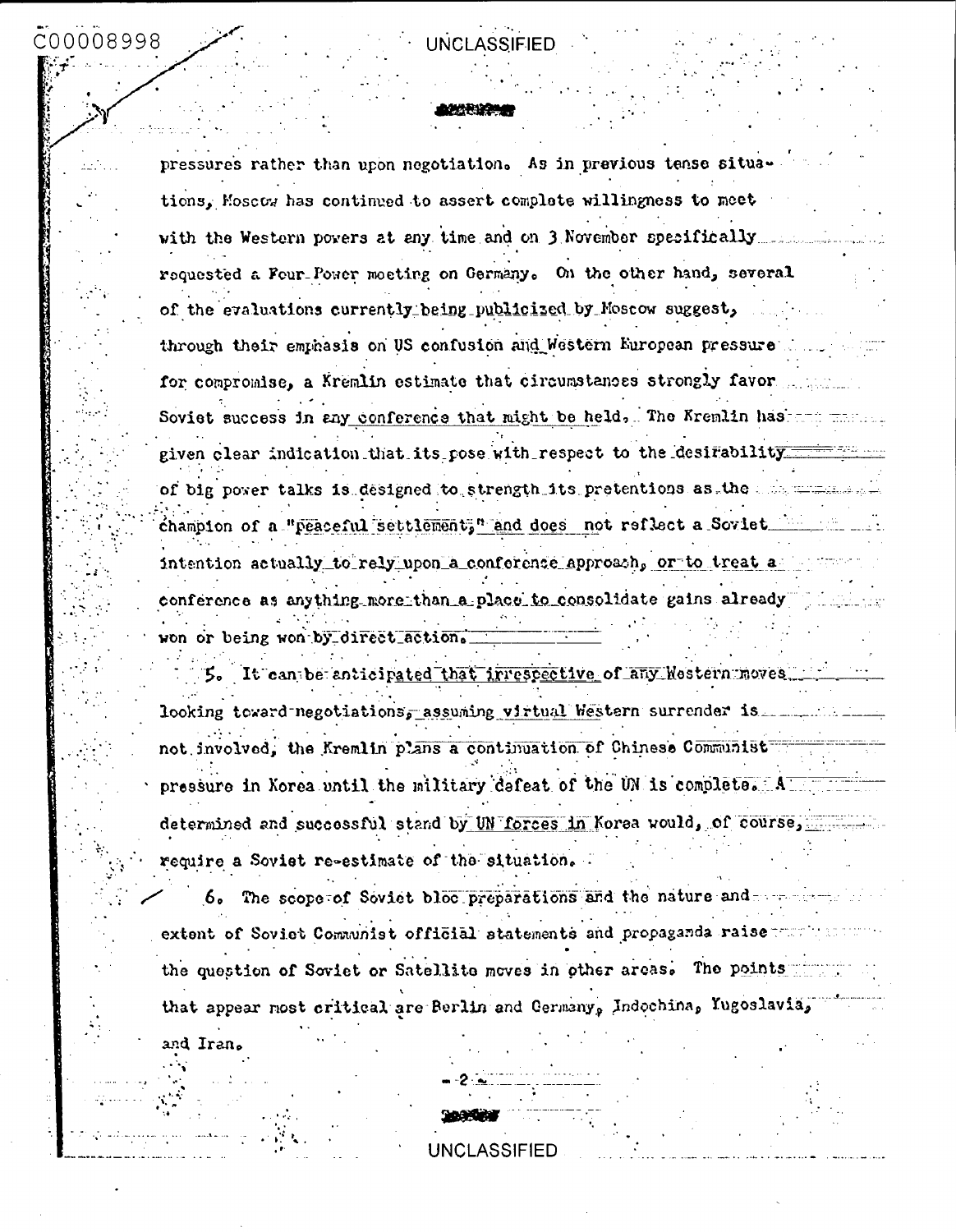C00008998

7. The Seviet Union has gene on record that it "will not tolerate and "will not allow" West German rearmament. It has made clear that it considers that the only means through which it can be assured that German rearmament will not in fact be brought about is through the establishment of a united Germany in accordance with the Fraha program-(i,e., in such a way as to insure Communist comination of the whole... of Germany).

8. The Soviet Union is currently increasing greatly the tempo of. its pressure and agitation over Germany, particularly concentrating on building up a war seare in West Germany and Western Europe as a whole. Although there is an unusual note of urgency and a definite clement in of threat in the current campaign, it has so far not actually brokenwith the pattern that has been followed for some times It appears, therefore, that Moscow is still attempting to achieve its objective of German unity under Communist domination through breaking the will of the Western Powers-to-resist-and through-intimidating the West. Germans. The present trend, however, is of such nature as to suggest that these measures may soon be supplemented by more drastic action, possibly including a renewal of the Berlin blockade, "revolution" in Berlin, and attempted violence in Nestern Germanys Despite repeated Communist emphasis on the parallel between Germany and Korea, it is unlikely in present circumstances that the Soviet Union will repeat the Korean pattern in West Germany unless it intends to precipitate general war.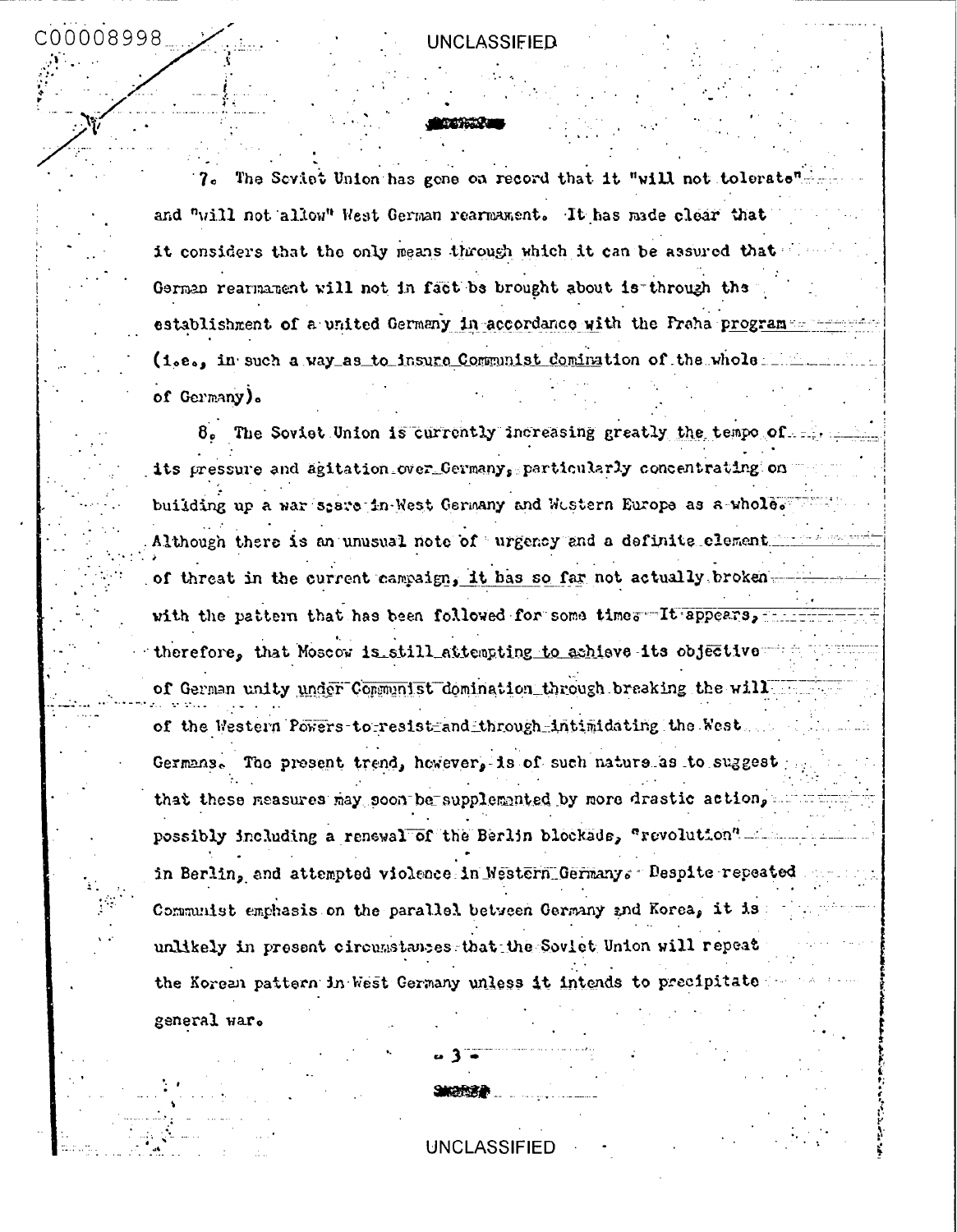An intensification of Communist efforts to secure Indochina  $9<sub>o</sub>$ is to be expected, regardless of developments elsewhere. The Viet. Minh has clearly indicated that its objective is to drive the Frenchfrom Indochina at the earliest possible date. The Chinese Communists have at the same time repeatedly expressed their support of the Viet Minh. They have, moreover, officially claimed that Western resistance to the Viet Minh is directed against Chinese Communist security. The Chinese Communists are already furnishing the Viet Minh with material, training, and technical assistance. If this assistance proves inadequate to enable the Viet Minh to accomplish its objectives, it is estirated that it will be supplemented, as necessary, by the introduction of Chinese Communist forces into the conflict, possibly as "volunteers." The extent of this Chinese Communist intervention, and whether it takes overt form, will probably depend on the degree of outside assistance furnished the French and the extent of Chinese Communist commitments elsewhere.

10. Scyiet-Satellite pressures on Yugoslavia have not notably increased during the current crisis, although long-standing economic, political, and psychological pressures have been somewhat intensified. Under present conditions, such tactics probably will be unsuccessful, leaving direct military invasion of Yugoslavia as the only way in which the Tito Government can be overthrown. Satellite forces would be sensors capable of achieving important initial successes, but, assuming effective Western support of Yugoslav resistance, secure occupation of that country and the establishment of a Yugoslav regime subservient to the

**UNCLASSIFIED** 

Ķ.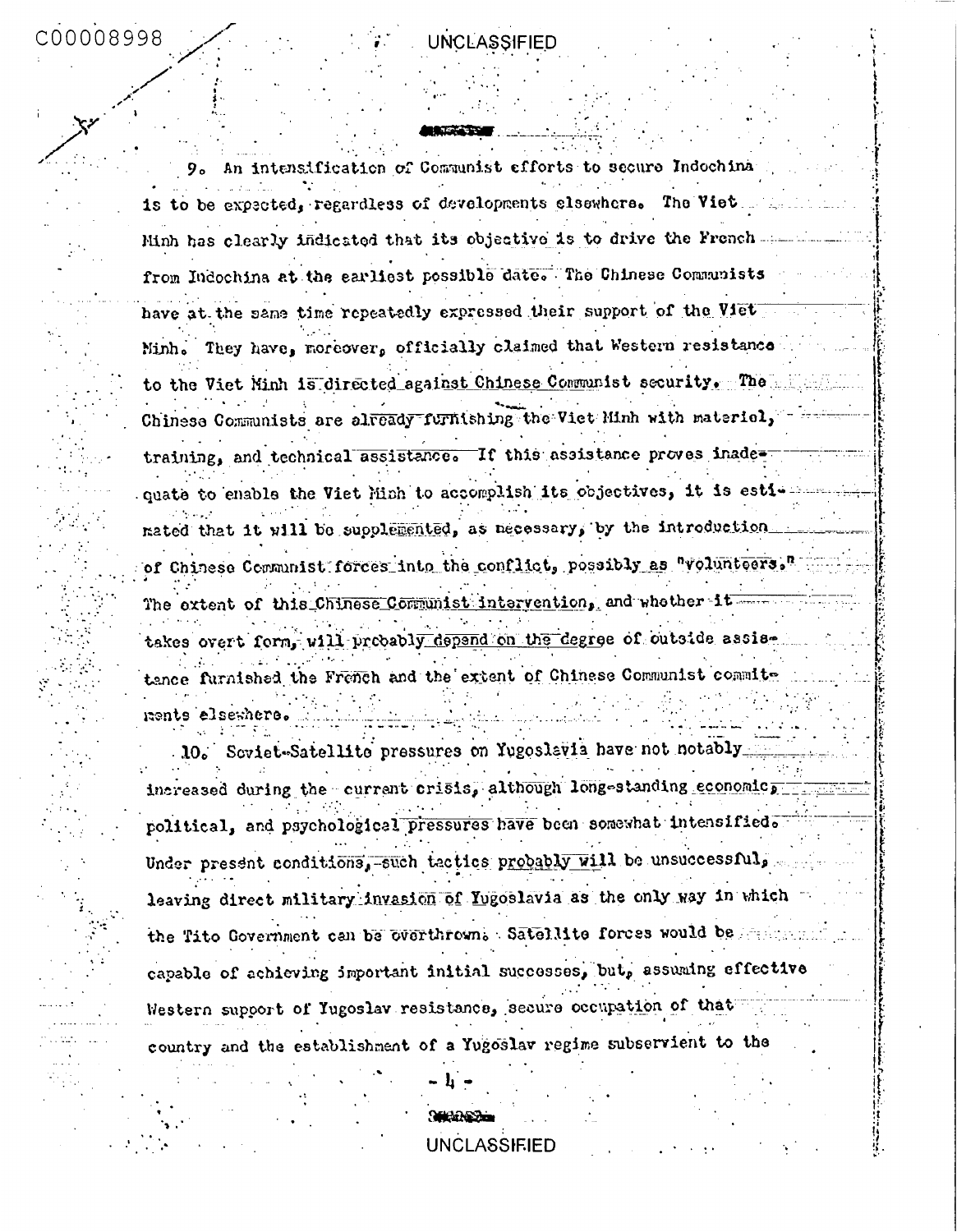C00008998

Kremlin would probably require the direct use of Soviet forces. Present indications do not point at an imminent Soviet intention to launch either a-Satellite or Soviet-Satellite attack on Yugoslavia. The Soviet Union, however, remains-capable of launching an attack on Yugoslavia virtually without warning, and the possibility of such an attack cannot be disregarded.

11. The Soviet Union probably will not invade Iran unless it intends deliberately to initiate a general war. Present Soviet policy toward Iran appears designed to wean that country away from US and ... British influence, associate it more closely with the Soviet economy, and induce it to forego any thought of allowing Western armed strength with the to be introduced into Iran. This policy, which has so far met with = considerable success, plus the disposition of present Iranian leader.  $\blacksquare$ ship to avoid identification with US policy and the military defeats of the UN in Korea, is probably considered by the Soviets to be addent quate assurance-that Iran will not become a base of operations against run the Soviet Union. Unless the Soviet rulers have decided that general approach to the Soviet Union, their probable present intention is to continue to keep-Iran weak and distracted while accelerating efforts to bring a friendly government to power.

12. Beyond the danger of further Soviet-Communist action in these several local areasy there remains a possibility that the USSR may seize upon the present crisis to precipitate general war with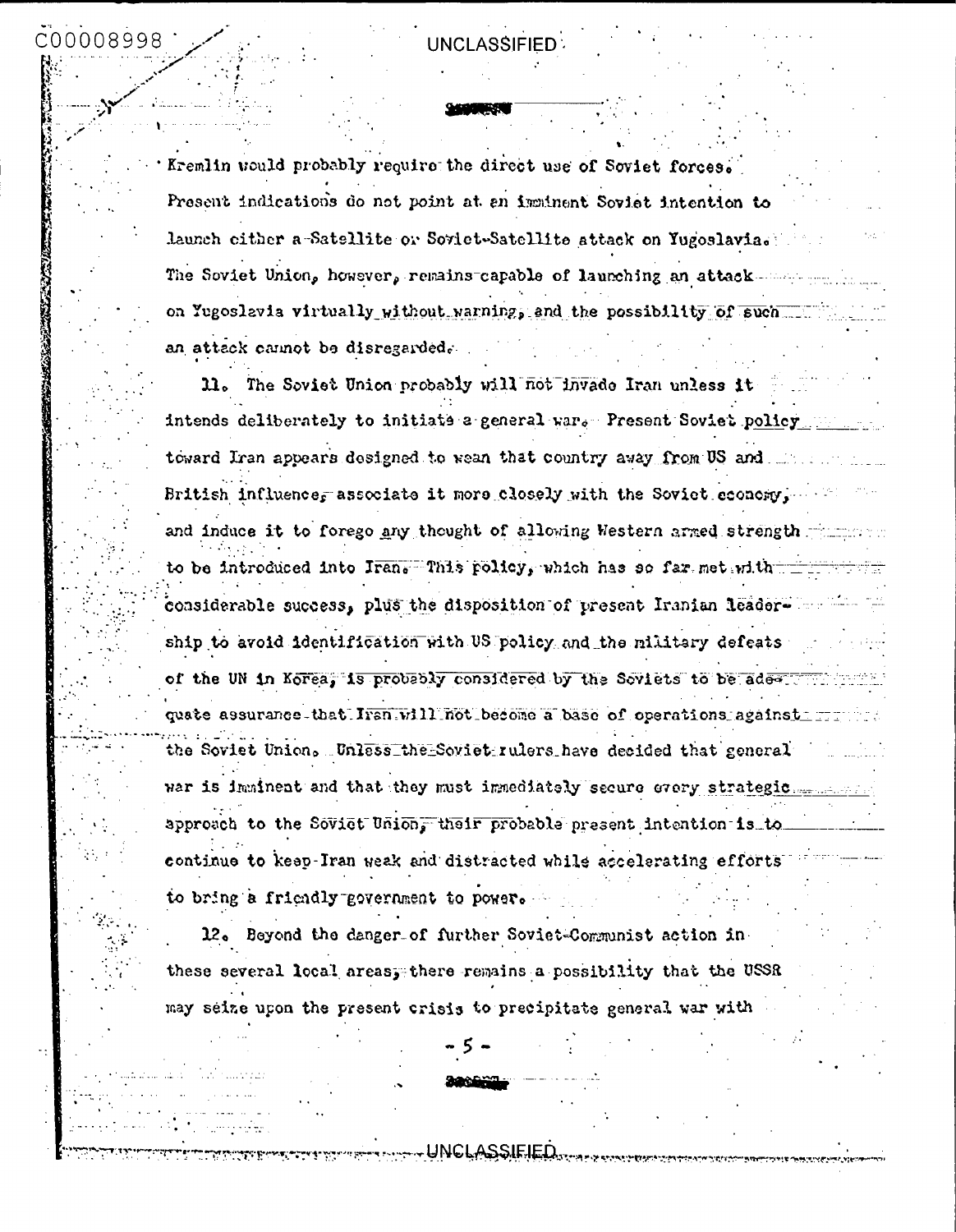C00008998

## UNCLASSIFIED

the US. Moscow and Peiping have consistently and consciously stressed the threat of a new world war emerging from the current situation. At the same time the Kremlin continues preparations for action by its own forces. While the motivation involved may be-to maximize war. scare pressures in order to reduce further the will of the West to resist, the over-all situation is such that the possibility cannot be disregarded that the USSR has already made a decision for general war end is in process of taking steps preliminary to its inception. We are unable, on the basis of present intelligence, to determine

the probability of such a decision having in fact been made.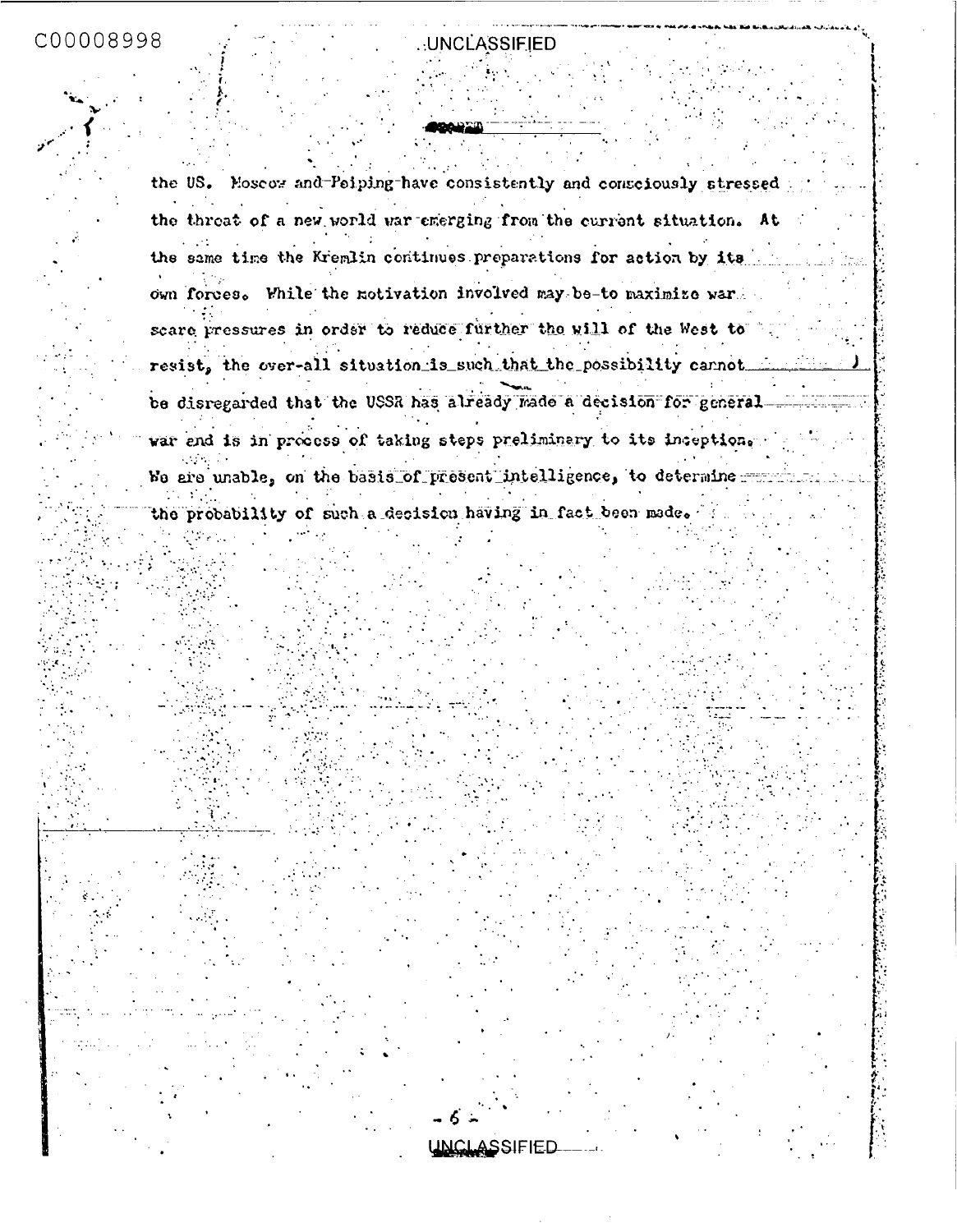C00008998

### **UNCLASSIFIED**

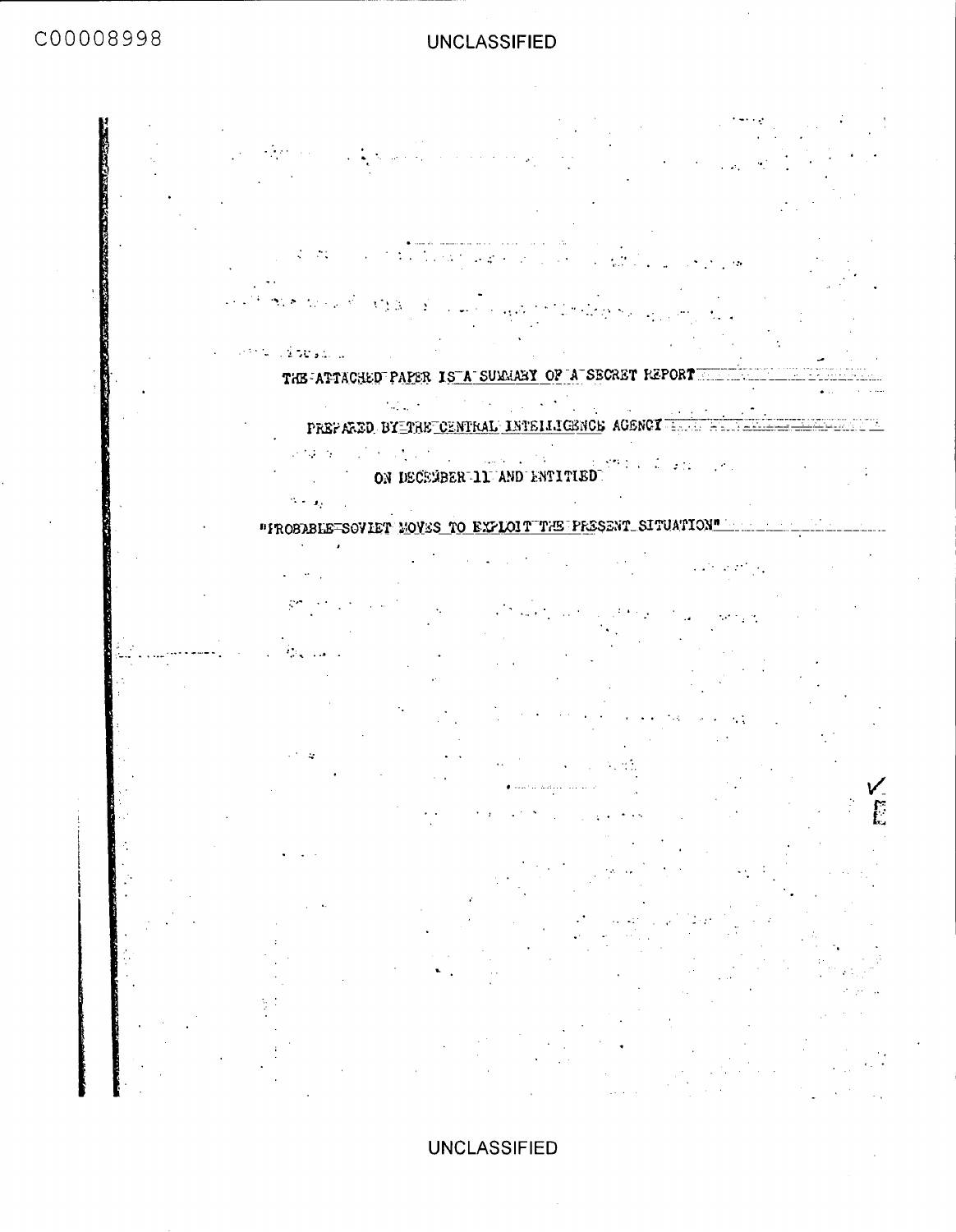| C00008998 | UNCLASSIFIED                                                           |
|-----------|------------------------------------------------------------------------|
|           | The treatment of developments in Xorea by the Soviet Union-            |
|           | and the Soviet satellites-indicates that they assess their current.    |
|           | military and political position as one of great strength in comparison |
|           | with that of the West.                                                 |
|           | Moscow has disclosed through a ceries of authoritative                 |
|           | statements_that it hims to achieve the following gains from the second |
|           | present situation: when the sea                                        |
|           | 1. Mithdrawal of United Nations forces from Korea,                     |
|           | and withdrawal of the United States Seventh Plest from The Time        |
|           | Formosan waters.                                                       |
|           | 2. Establishment of Communist China as the predominant                 |
|           | power-in the Far East, including the seating of Communist              |
|           | China in the United Nations.                                           |
|           | 3. Reduction of hestern control over Japan as a step                   |
|           | toward eventual elimination of such control. The manual state of       |
|           | 4. Prevention of West Cerman reannament.                               |
|           | Moscow has given no indication that it will compromise on Minimum of   |
|           | any one of these points. Furthermore, it has shown that it intends     |
|           | to continual pressing for such additional objectives as the following: |
|           | 1. Destruction of the unity among the Western countries,               |
|           | thereby isolating the United States.                                   |
|           | <b>UNCLASSIFIED</b>                                                    |

 $\sim 0.00$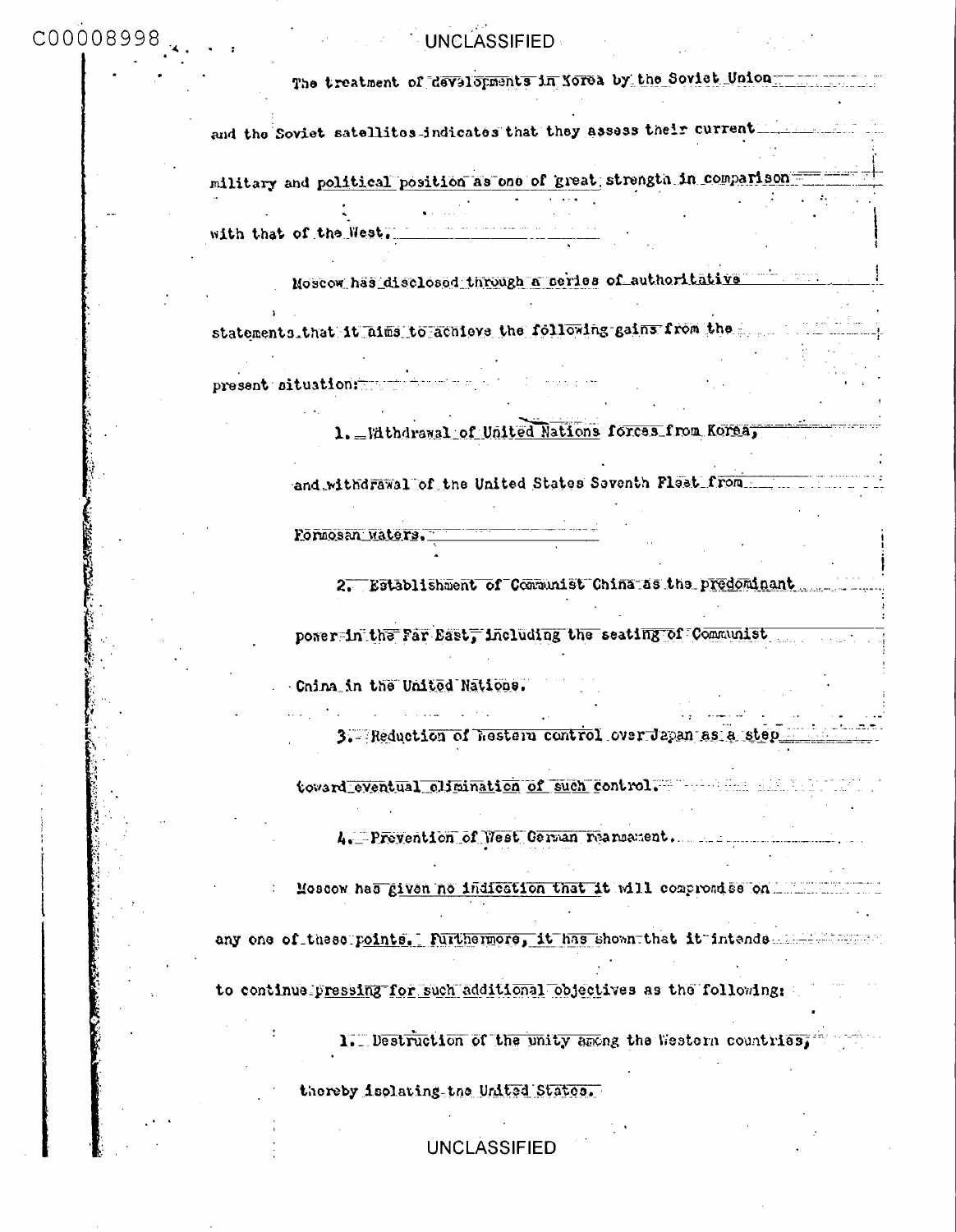2. Allenating the Mestern peoples from their governments so that the efforts of the Western countries to strongthen themselves will be undernined. 3. Wiping out the Western foothold in Southeast Asia.

h. Whimizing United States and British influence in which is

the Near Fast.

Moscow has indicated that it intends to gain these objectives

by a continuation of pressures rather than by negotiation. However, Moscow will\_continue to advertise to the world its willingness to hold meetings with the Western powers. This is for the purpose of strengthening its pretentions as the champion of "peaceful settlement," and for Moscow continues to regard conferences as places to consolidate Europe.

gains already non, or being won, by force.

Thether or not the Western countries make any move looking toward negotiations, Moscow plans to continue Chinese communist pressure in Korea until United Nations forces withdraw from Korea. A determined and successful stand by the United Nations forces in Fig. Korea would, of course, require a Soviet re-estimate of the situation.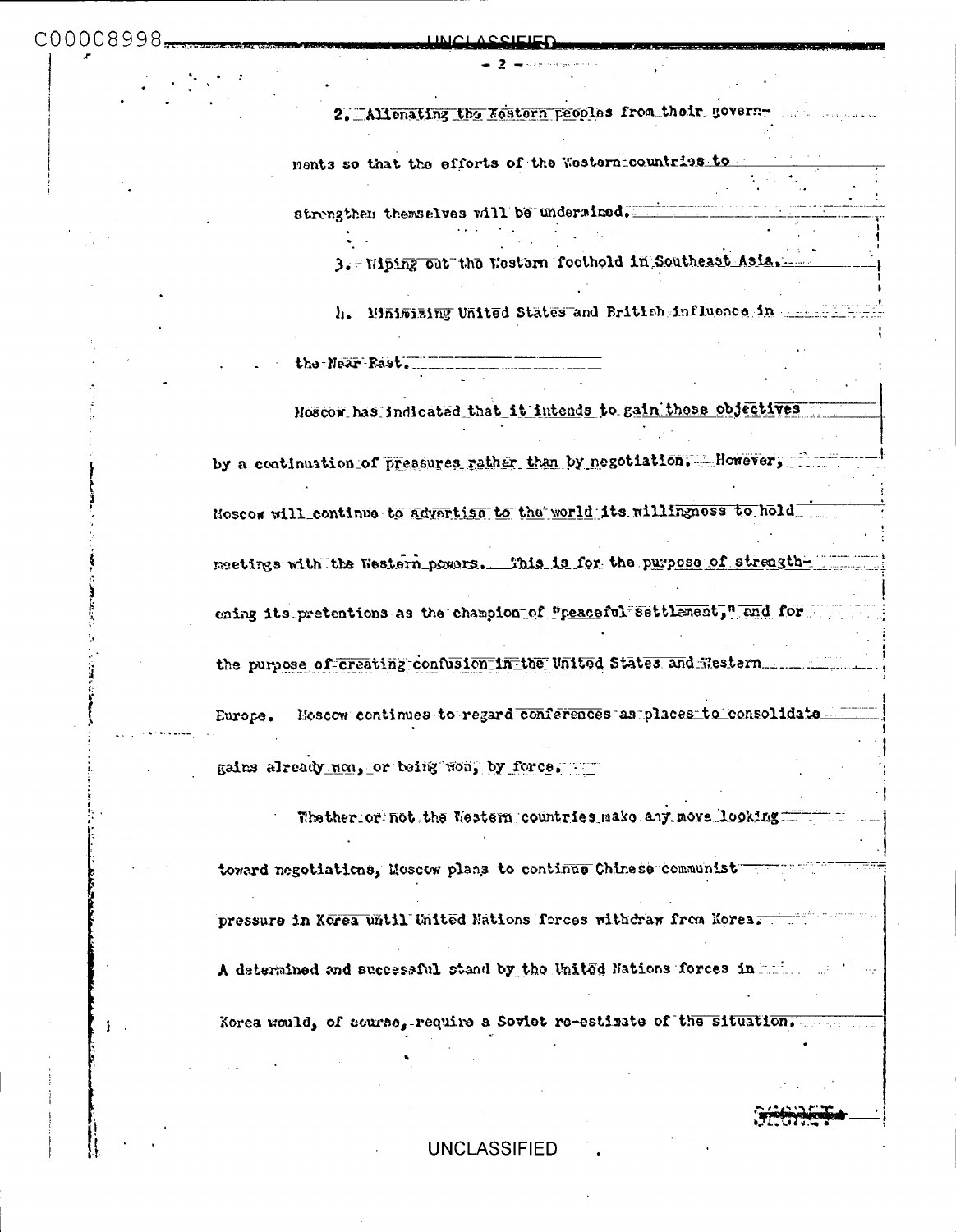The scope of Soviet military preparations and fiel nature of

Soviet propaganda raises the question of moves in other areas. The manuscript points that appear most critical are Berlin, Western Cormany, Indo-China, Yugoslavia, and Iran.

So far as Cormany is concerned, Moscow has been atopping up at a fast rate its propagands cempaign against rearmament of Cormany by the West. The present trend of Soviet activity in Germany suggests ........... that there may soon be drastic cotion, rossibly including a renewal of the Berlin blockade and violence in Western Cernary. It is not likely, however, that the Soviet Union will at this time repeat the Forean pattern in West Cornery unless it intends to start a general war.

In Indo-China, it is expected that communist efforts to take over the country will be increased. The Chinese communists are supplying military equipment and tecenical assistance to the communist forces in Indo=China, If this assistance proves inadequate, the Chinese communists will probably join in the fighting in Indo-China, where the

In Yugoslavia, it is not believed that Moscow intends to launch a direct attack in the inmediate future. Mowever, the Soviet Union is ...... capable of launching an attack on Yugoslavia virtually without warning. The possibility of such an attack cannot be disregarded.